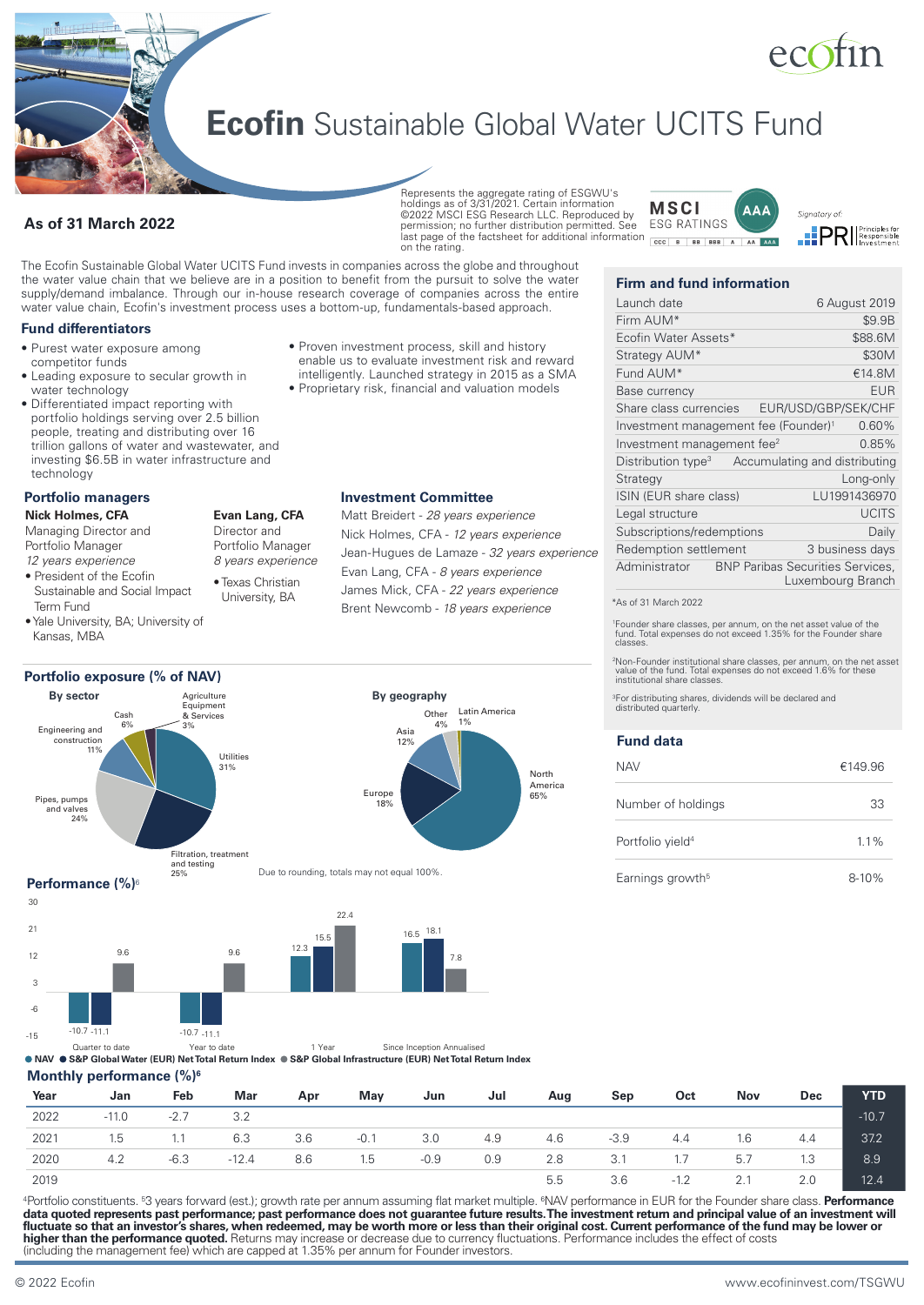# **About Us**

Ecofin is a sustainable investment firm with roots dating to the 1990s and a global footprint with offices in the U.S. and UK. Our core belief is we can deliver strong risk-adjusted returns and create a healthier planet and society. Our strategies offer global solutions in private and public securities that address global challenges in climate action, water and social impact. Through these strategies we seek to achieve positive impacts that align with UN Sustainable Development Goals and are accessible through a variety of vehicles. Ecofin Investments, LLC is the parent of registered investment advisers Ecofin Advisors, LLC and Ecofin Advisors Limited (collectively "Ecofin"). Learn more at www.ecofininvest.com.

# **Impact of Sustainable Global Water strategy**

 $>2.5$ and wastewater services **BILLION** 



**BILLION**

invested in water infrastructure and technology \$6.5 Source: company filings and Water.org >2.6 gallons of water saved or reused (equivalent to 7 New York Cities)

**TRILL** 

# **Ten largest holdings (% of NAV)**

| Ten largest holdings | 51.9%                            |     |
|----------------------|----------------------------------|-----|
|                      | 10. Kurita Water Industries Ltd  | 3.3 |
|                      | 9. Pentair PLC                   | 3.8 |
|                      | 8. Zurn Water Solutions Corp     | 3.8 |
|                      | 7. Aris Water Solution Inc       | 4.0 |
|                      | 6. Tetra Tech Inc                | 4.2 |
|                      | 5. Advanced Drainage Systems Inc | 4.4 |
|                      | 4. Danaher Corp                  | 6.3 |
|                      | 3. Veolia Environnement SA       | 6.4 |
|                      | 2. Essential Utilities Inc       | 6.5 |
|                      | 1. American Water Works Co Inc   | 9.2 |

# **Contact information**



**Jennifer Wu** Director - European Development Phone: +44 7818 523 630 Email: jwu@ecofininvest.com



## **Michael Hart**

Director - UK Development Phone: +44 207 451 3023 Email: mhart@ecofininvest.com

The Ecofin Sustainable Global Water UCITS Fund performance includes the effect of ongoing costs (including the management fee) which are capped at 1.6% per annum for institutional investors and 1.35% for Founder investors, whereas the S&P Global Water (Euro) Net Total Return Index (which provides liquid and tradeable exposure to 50 companies from around the world that are involved in water related businesses) and the S&P Global Infrastructure (Euro) Net Total Return Index (which is designed to track 75 companies from around the world chosen to represent the listed infrastructure industry while maintaining liquidity and tradability) do not apply a corresponding deduction for ongoing costs of a fund. (The performance of an index is generally presented on a total return basis, i.e., assuming reinvestment of dividends net of withholding taxes using the tax rates applicable to nonresident institutional investors.)

Neither the S&P Global Water (Euro) Net Total Return Index or the S&P Global Infrastructure (Euro) Net Total Return Index are specifically referred to in the Prospectus of the fund, and shall not be considered as a benchmark in the sense of the Benchmarks Regulation, and Ecofin does not give any representation or warranty with its fitness for a particular purpose in comparative performance.

#### **IMPORTANT NOTICE**

Investments in the Ecofin Sustainable Global Water UCITS Fund ("Fund") should only be made following receipt of a copy of the full Prospectus, which includes<br>Supplement and relevant KIID which may be obtained by contacting

Ecofin Advisors, LLC ("Ecofin U.S.") is the adviser to the Fund. The Fund may not be offered, sold, or delivered directly or indirectly in the United Stated or to or for the account<br>or benefit of any U.S. persons defined i

This document does not constitute or form part of any offer to issue or sell, or any solicitation of any offer to subscribe or purchase, any shares in the Fund nor shall it or the fact<br>of its distribution form the basis of

The information and opinions contained in this document are for background purposes only and do not purport to be full or complete. No reliance may be placed for any purpose on the information or opinions contained in this document or their accuracy or completeness. No representation, warranty or undertaking, express or implied, is given as to the<br>accuracy or completeness of the information or

This material is being circulated by Ecofin Advisors Limited ("Ecofin UK"), which is regulated by the FCA and registered with the SEC, on a confidential basis. The information<br>contained herein is confidential to such perso consent of Ecofin UK. Ecofin UK is a part of TortoiseEcofin.

#### **This strategy seeks to achieve positive impacts that align with the following UN Sustainable Development Goals**



#### **Portfolio construction process**



#### **Proprietary risk models**

- Management strength rating
- Quality of cash flows
- Asset footprint
- ESG assessment

#### **Proprietary financial models**

- Historical and projected operational and financial data
- Organic project/acquisition profile
	- Liquidity analysis and credit sensitivities • Sensitivity analysis to various key drivers

# **Proprietary valuation models**

- Discounted cash flow model
- Comparable company multiples
- Relative value